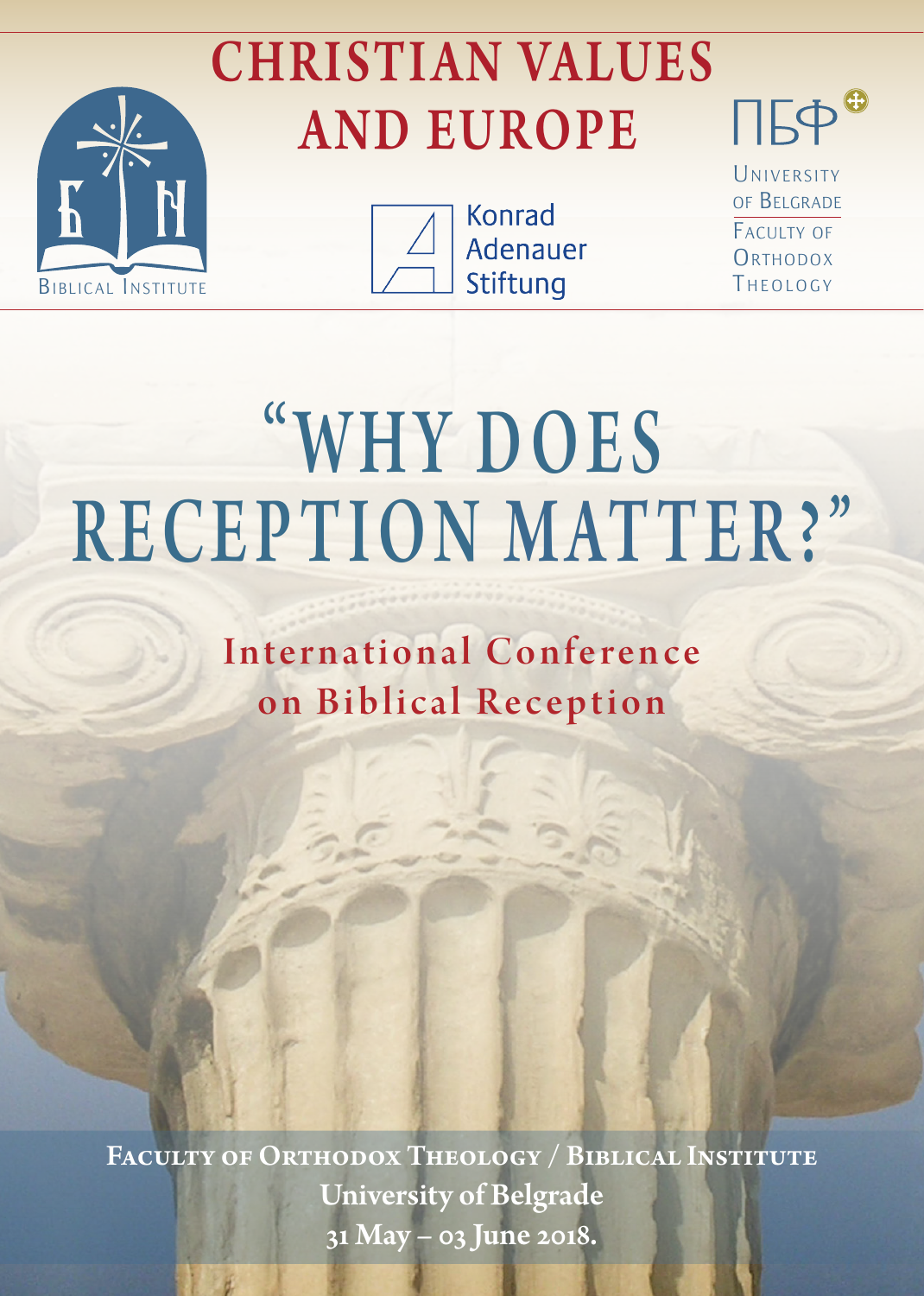### **PROGRAM**

#### **Thursday, 31 May**

| 17:00-18:30                                   | Registration at the Faculty                                                                                                                                                   |
|-----------------------------------------------|-------------------------------------------------------------------------------------------------------------------------------------------------------------------------------|
| $18:30-19:15$                                 | Ceremonial opening - welcome addresses by:                                                                                                                                    |
| $18:30-18:45$<br>$18:45-19:00$<br>19:00-19:15 | RODOLJUB KUBAT, the vice-dean for science<br>PREDRAG DRAGUTINOVIĆ, the director of the Biblical Institute<br>NORBERT BECKMANN-DIERKES, the head of the KAS office in Belgrade |
| 19:30-21:00                                   | Dinner (Hotel Heritage)                                                                                                                                                       |

**Friday, 1 June**

| 9:00-10:00      | Main lecture                                                                                                                                                                                                                                     |
|-----------------|--------------------------------------------------------------------------------------------------------------------------------------------------------------------------------------------------------------------------------------------------|
|                 | KARL-WILHELM NIEBUHR (Jena): Der biblische Jona im antiken<br>und mittelalterlichen Christentum: Ein rezeptionsgeschichtlicher Testfall                                                                                                          |
| $10:00 - 10:15$ | Coffee break                                                                                                                                                                                                                                     |
| 10:15-11.45     | Old Testament Workshop 1 (chair: NENAD BOŽOVIĆ)                                                                                                                                                                                                  |
|                 | KATHARINA BRACHT (Jena): Die Rezeption des Jonabuches bei Hieronymus von Stridon<br>MANUEL VOGEL (Jena): Zum Verhältnis von Prophetie und Gesellschaft:                                                                                          |
|                 | Jona als Testfall in neutestamentlicher Perspektive $(Q_{11,16.29f})$                                                                                                                                                                            |
| 11:45-12:00     | Coffee break                                                                                                                                                                                                                                     |
| 12:00-13:30     | Old Testament Workshop 2 (chair: KATHARINA BRACHT)                                                                                                                                                                                               |
|                 | IVAYLO NAYDENOV (Sofia): Jona im orthodoxen Gottesdienst<br>VLADISLAV TOPALOVIĆ (Sarajevo): Jona im jüdischen Gottesdienst<br>RODOLJUB KUBAT (Belgrade): Die Rezeption des Jonabuches bei Theodor von Mopsuestia                                 |
| 13:30-15:00     | Lunch (Restaurant Romantičari)                                                                                                                                                                                                                   |
| 15:00-16:30     | Old Testament Workshop 3 (chair: VLADAN TATALOVIĆ)                                                                                                                                                                                               |
|                 | DRAGAN RADIĆ (Belgrade): The Reception of Book of Jonah by Theodoret of Cyrus                                                                                                                                                                    |
|                 | BOŠKO ERIĆ (Sarajevo): Prophet Jonah and Ninevites in Madrashe on Virginity                                                                                                                                                                      |
|                 | by Holy Ephrem the Syrian<br>LJILJANA JOVANOVIĆ (Belgrade): The Reception of Book of Jonah in Qumran                                                                                                                                             |
| 16:30-16:45     | Coffee break                                                                                                                                                                                                                                     |
|                 | Old Testament Workshop 4 (chair: PREDRAG DRAGUTINOVIĆ)                                                                                                                                                                                           |
| $16:45-17:45$   | JASMINA ŠARANAC-STAMENKOVIĆ (Niš): Biblical Allusions in Psellus' Encomia<br>of Emperor Michael VII Doukas                                                                                                                                       |
|                 | DARKO KRSTIĆ (Belgrade): Stefan Nemanja, Ruler and Seer - The Reception<br>of apocalyptic visions in purpose of the theological articulation of 'translatio imperii'<br>in Hagiography of Saint Simeon by Stefan II Nemanjić (The First-Crowned) |
| 18:00-18:30     | Evening prayer (Faculty chapel)                                                                                                                                                                                                                  |
| 19:00-21:00     | Dinner (Hotel Heritage)                                                                                                                                                                                                                          |

"WHY DOES RECEPTION MATTER?"International Conference on Biblical Reception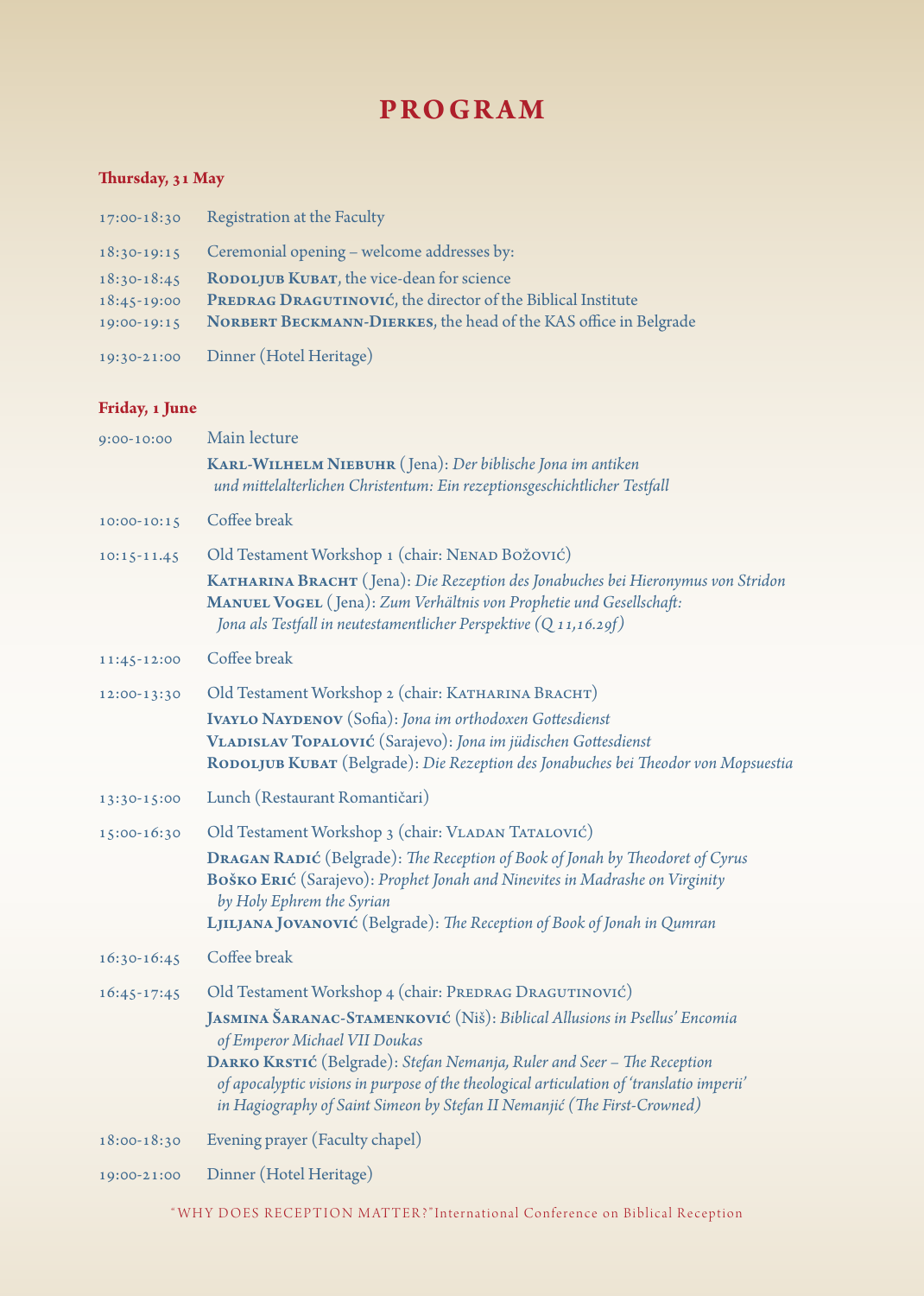#### **Saturday, 2 June**

| 9:00-10:00      | Main lecture                                                                                                                                                                                                                                                                                                                                                                                                                     |
|-----------------|----------------------------------------------------------------------------------------------------------------------------------------------------------------------------------------------------------------------------------------------------------------------------------------------------------------------------------------------------------------------------------------------------------------------------------|
|                 | TOBIAS NICKLAS (Regensburg): Warum ist "Rezeptionsgeschichte" wichtig?<br>Perspektiven aus der Sicht des Neutestamentlers                                                                                                                                                                                                                                                                                                        |
| $10:00 - 10:15$ | Coffee break                                                                                                                                                                                                                                                                                                                                                                                                                     |
| $10:15 - 11:45$ | New Testament Workshop 1 (chair: COSMIN PRICOP)<br>THOMAS KRAUS (Zürich/Regensburg): " vom Geist in die Wüste geführt"<br>Was ist Rezeption? Das Beispiel Psalm 90 [91] im Neuen Testament und darüber hinaus<br>EVA-MARIA ISBER (Augsburg): Reception history and its value: a German protestant view<br>MOSCHOS GKOUTZIOUDIS (Thessaloniki): The narrative of Jesus' baptism<br>and its reception by the worship of the Church |
| 11:45-12:15     | Coffee break                                                                                                                                                                                                                                                                                                                                                                                                                     |
| 12:15-13:15     | New Testament Workshop 2 (chair: EVA-MARIA ISBER)<br>COSMIN PRICOP (Bucharest): Wie nehmen die liturgischen Texte<br>die biblische Information wahr?<br>MILAN KOSTREŠEVIĆ (Bern): Die Rezeption des Johannesevangelium beim Tatian der Syrer                                                                                                                                                                                     |
| 13:30-15:00     | Lunch (Restaurant Romantičari)                                                                                                                                                                                                                                                                                                                                                                                                   |
| 15:00-16:30     | Panel discussion: Social Impact of Biblical Reception (chair: PREDRAG DRAGUTINOVIĆ)<br>VOLKMAR KLEIN (Siegen-Wittgenstein electorate) - video message<br>MARKO NIKOLIĆ (Office for Cooperation with Churches and Religious Communities)                                                                                                                                                                                          |
| 16:30-19:30     | Free time                                                                                                                                                                                                                                                                                                                                                                                                                        |
| 19:30-21:00     | Dinner (downtown)                                                                                                                                                                                                                                                                                                                                                                                                                |

#### **Sunday, 3 June**

| 09:00-10:30 | Divine Liturgy (Faculty chapel)                   |
|-------------|---------------------------------------------------|
| 10.30-20:00 | Excursion to Manasija Monastery ( $15th$ century) |

#### **Monday, 4 June**

Departure